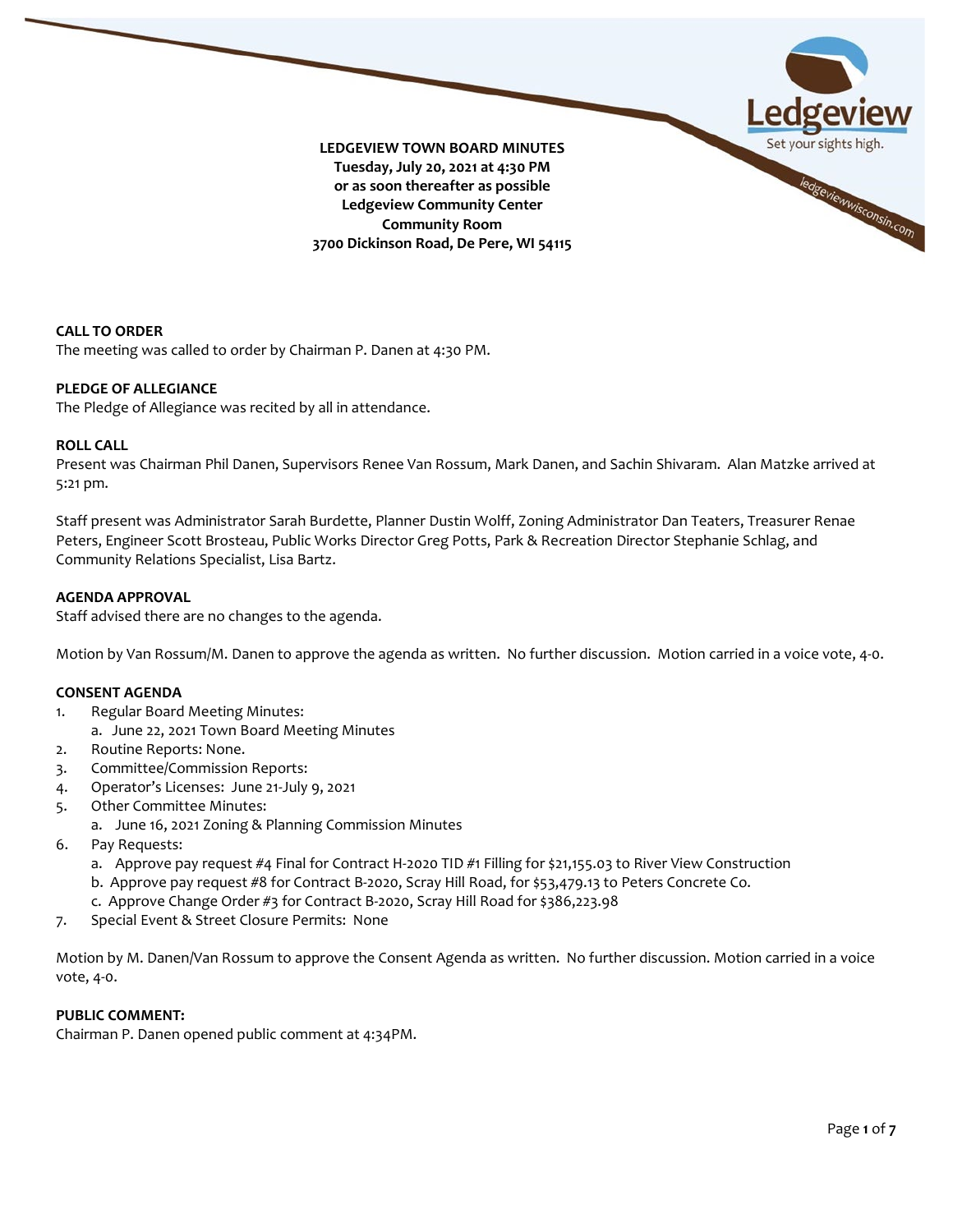Dan Kerkhoff, 3848 Dickinson Rd - inquired as to the plan for the nursing home at Dickinson Rd. Staff explained that the town is working with the owner of the building, multiple citations have been issued. They have until the end of the month to meet stipulations and continue with the demolition.

He also asked about the membership requirements for the Length of Service Award Committee.

## **PUBLIC HEARING:**

1. To hear comment on the request by Paul and Suann Dombrowicki to consider a Conditional Use Permit on Parcel D-37-1-2, 2263 Greenleaf Rd. to allow a dog kennel.

Town staff stated, the petitioner breeds Cavalier King Charles Spaniels. The Town limits the number of dogs permitted on a residential property to no more than three without a kennel. Kennels are defined as a "facility serving as temporary or permanent housing for dogs and maintained for the purpose of breeding, selling, training or boarding dogs. A kennel can be maintained within a household premises or may occupy a different property and may be operated as a hobby or business." Kennels are allowed by conditional use.

The petitioner is requesting a conditional use for a kennel to keep up to twenty-five (25) permanent dogs on the property, and five (5) temporary dogs for breeding. The property is 2.34 acres in size and contains a residence with attached ~2,500 SF garage. The petitioner also owns the adjacent 1.6-acre property to the north.

Spaniels are the predominant breed to be kept on site. Their average size is 13 to 20 pounds. Also, on the property are three (3) Toy Australian Shepherds that are 15 to 25 pounds, and one pet German Shorthair Pointer that weighs about 55 pounds. The petitioner has clearly stated that the kennel will be for personal or family dogs, and will not be used for commercial boarding of animals.

It is the opinion of the Town staff that this request—approval of a residential kennel–complies with the "findings of fact" for approval. It is recommended that the Zoning and Planning Committee approve this conditional use permit request, with the following conditions:

- 1. No more than twenty-five (25) permanent dogs and five (5) temporary dogs shall be permitted on the property. No more than five (5) permanent dogs shall be a breed other than Cavalier King Charles Spaniels.
- 2. Kennel must be licensed annually by the Department of Agriculture Trade and Consumer Protection. A copy of the license and related inspections shall be provided to the Town annually.
- 3. Following notice to the owner, the Town shall be permitted on the property to conduct periodic inspections of the property to ensure safe and sanitary conditions and compliance with the conditional use requirements.
- 4. Future building additions and alterations to the site shall be required to reviewed and approved by the Zoning & Planning Commission to ensure compliance with the residential kennel conditional use permit.

At 4:37 PM ,by Chairman P. Danen opened the public hearing for comments.

## COMMENTS:

Joseph Smits, 2305 Greenleaf Rd – Lives in a home South of the kennel stated incessant barking and can hear the dogs whether in or out of the house for over a year and a half. Stated they have video footage of the dogs. Counted up to 13 dogs. Stating nuisance due to barking.

Jeff Reabe, 2160 Greenleaf Rd – Former breeder, former village trustee. Stated that compliance is important in this case. Due to past experience – conduct leading up to what you are trying to do is important. As a breeder, consider your neighbors.

Roxanne Williams – 2247 Greenleaf Rd. –Resident for 55 years, also stated she believes that the building is too close to the road. Suggested they look at Rose Garden Kennels webiste – stated they have heard that the owners had up top 51 dogs. Extremely noisy to live next to.

Arthur Gage 496 Ravine Rd – Stated he does not hear the dogs as much due to the trees as a buffer, but he does hear them, suggests the business should be in an industrial park, not in a residential area. Concerned that 25 dogs is too many.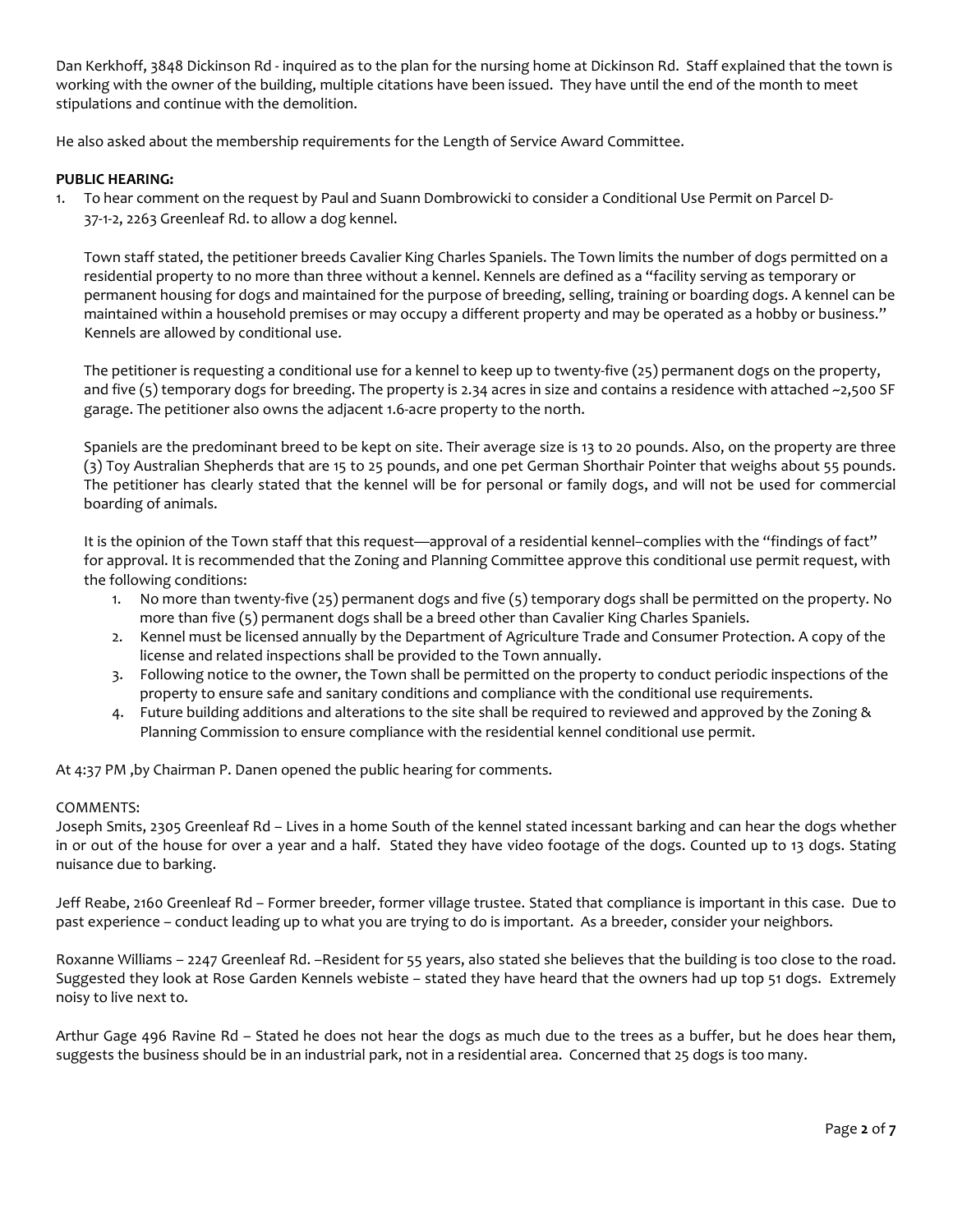Larry Sur – 245 Beau Rivage – far enough away not to hear the dogs. Feels that the property is an eye sore. Very much against the kennels.

Delores Kiley - 278 Beau Rivage – Lived at the address since 1966. Stated she is very much against having a dog kennel across the road. Does not want to hear the dogs barking.

Wayne Everard - 2248 Greenleaf Rd – Lives across the street from the property, feels this is bigger eye sore then before. Believed that the intention was that it was to be a garage. Not in favor of the kennel. Fears that it will not be enforceable.

Char Everard – 2248 Greenleaf Rd. – Concerned as to when you purchase a R1 property, you should stay R1 as a neighborhood. Stated he feels it hurts property value and way of life. Feels like they permitted for a garage not a kennel. Would like the exterior of the building completed. Concerned that it will be continued to be a kennel. Fears she cannot go out and enjoy their property. Doesn't think it is in the best interest of the neighborhood to have the kennel.

After three calls for comments, none was heard. The public hearing was closed at 5:16pm.

Board member discussion ensued. Board member Shivaram stated upon hearing testimonials and speaking with some of the surrounding homeowners, the property is zoned R1, he stated being a R1 property it is in a neighborhood, the neighborhood concept is having place to enjoy your property. Feels as though the application was a bit misleading which becomes an issue of trust, discrepancies of what they say versus what they are doing and what is being done brings concern. Chairman P. Danen also commented, realizing that Conditional Use Permits are allowed, 18 dogs is a business, does not believe that a dog kennel as a business should be allowed in an R1 neighborhood. M. Danen commented that they don't want to affect their livelihood, asked what happens from here. Dustin stated a Compliance letter would be sent and a process will be followed. It will take time to seek resolution. Asks for some level of compassion be used. Chairman Danen stated that during the discussion he was able to access the website and the website states there are 18 parents and stated further information about the number of litters that is expected yet in 2021. He believes this is much more of a puppy mill. Suggests the applicants come to the Town Board to work with the animal count and compliance.

Chairman P. Danen would like to see them work with compliance and have them talk to the staff and board to reapply.

Van Rossum stated that Zoning and Planning wasn't aware of the resident issues that were brought before the board at tonight's meeting.

Motion by Shivaram/M. Danen to deny application. No further discussion. Motion carried in a voice vote, 4-0 .

2. To hear comment on the request by Steve Bieda of Mau & Associates agent for owner Kenneth Matzke for consideration to rezone a portion of parcel D-173, 2579 Dollar Rd., from Agriculture- Farmland Preservation (AG-FP) to Agriculture (A-2). The rezone is accompanied by a CSM creating two lots.

Based on an evaluation of the key "findings of fact" addressed above, staff recommend that the Plan Commission recommend approval to the Town Board for the following reasons:

- 1. The proposed rezoning from AG-FP to A-2 is consistent with the current zoning and development trends in the area.
- 2. The lands are suitable for agricultural and limited rural residential.
- 3. The proposed zoning district conforms to the goals and the land use illustrated on the Future Land Use Map of the adopted Comprehensive Plan.
- 4. The rezone is conditioned on recording the two (2) lot Certified Survey Map.

Supervisor, Al Matzke arrived at 5:21

At 5:22 PM, Chairman P. Danen opened the public hearing for comments.

COMMENTS: No comments heard.

Motion by Van Rossum/M. Danen to approve. No further discussion. Motion carried in a voice vote, 4-0.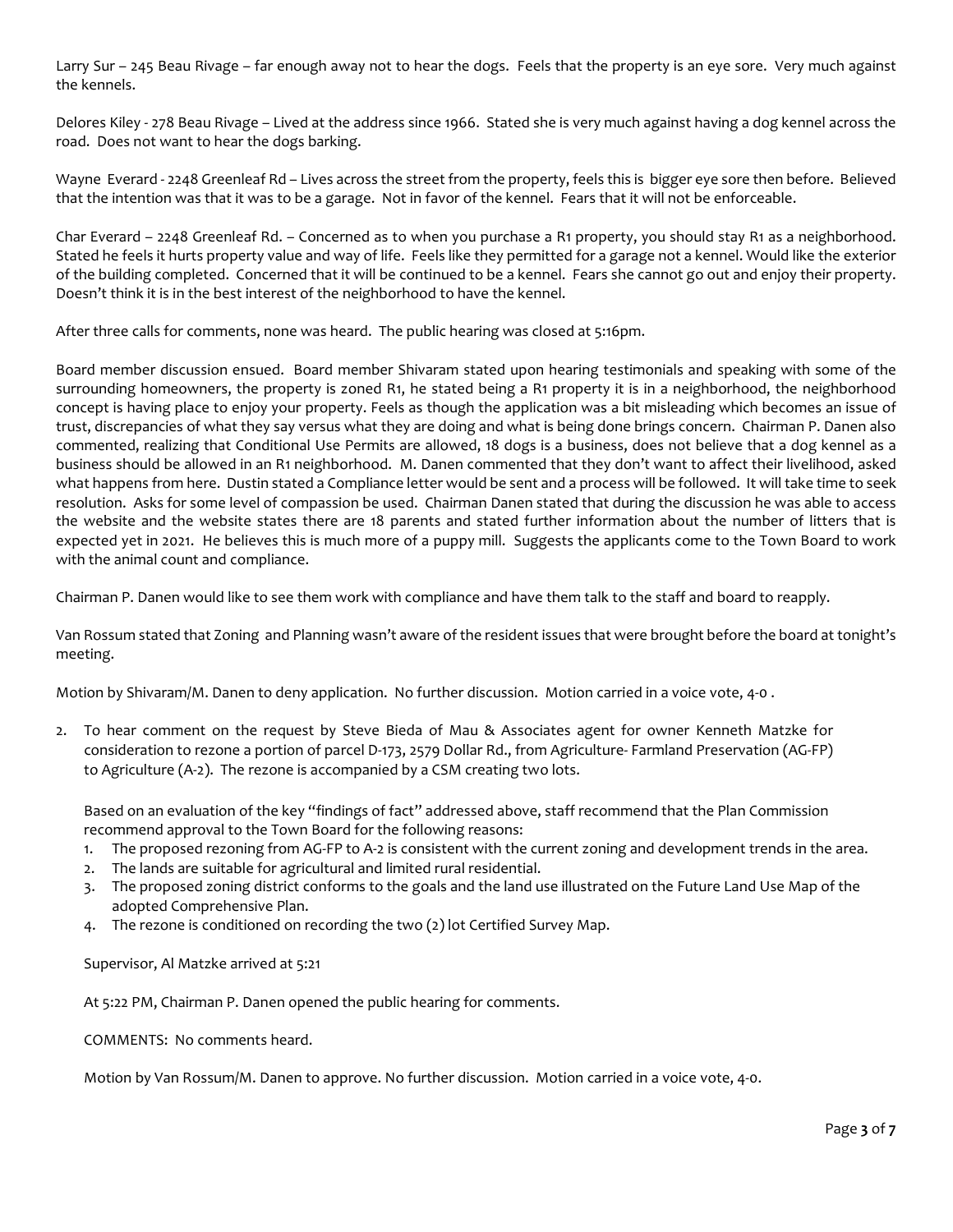3. To hear comment on Ordinance 2021-08 to amend Chapter 135 Zoning, article XIII, Section 135-116 related to permitted uses.

Staff discussed the possibility of a yard waste site/station. In review of the various zoning district under consideration it was noted that this use was not listed as an allowed use in any district. It is the Towns intent to allow for this type of use on property zoned for Institutional uses. The town is proposing that the permitted accessory uses under the institutional overlay District is amended to include waste facilities that only accept "yard waste".

At 5:24, Chairman P. Danen opened the public hearing for comments.

The public hearing was closed after three calls at 5:26 PM.

Motion by Van Rossum/Shivaram to approve Ordinance 2021-08 to Amend Chapter 135 Zoning, Article XIII, Section 135-116 related to permitted uses. No further discussion. Motion carried in a voice vote, 5-0.

## **ZONING & PLANNING:**

1. Discuss and act on recommendation from Zoning and Planning Commission on the request by Steve Bieda of Mau & Associates, on behalf of Kenneth Matzke (owner) for a proposed land division of parcel D-173, 2579 Dollar Road, to create 2 lots.

The petitioner is requesting the approval of a two (2) lot CSM to create a 10-acre parcel (Lot 2) from the 37.12 acre parent parcel (Lot 1). The parcel currently has frontage along both Silver Lane to the north and Dollar Road to the south. A navigable stream bisects the property and generally the farmland from the residence and outbuildings. The parent parcel is currently zoned AG-FP, Agriculture Farmland Preservation. The lands are currently used for crop farming and the buildings contain farm animals.

The property contains an existing lease agreement (which includes the farmlands immediately easy on D-174-2 also owned by the petitioner) through 12/31/2021 which states the intended use of the property as a farm. According to the terms of the lease, it may be extended one (1) year from 12/31/2021. This lease will run with both properties once subdivided.

Zoning & Planning Commission recommend approval of the CSM to the Board at this time, conditioned on the following:

- 1. Rezoning of Lot 2 from AG-FP, Farmland Preservation District to A-2, Agriculture District.
- 2. Denote the square footages of the structures shown on the CSM.
- 3. Remove the fence and storage of materials from the public ROW following dedication.
- 4. The accessory buildings on Lot 2 must remain as contributing to farm operation. Any change to this use will be subject to code Section 135-11(G).
- 5. Owner of Lot 2 to provide a lease agreement to use additional acreage for agricultural purposes to comply with the number of animal units allowed on Lot 2 per Section 135-11(U).
- 6. Add a notation to the CSM stating, "All existing and future development on Lot 1 and Lot 2 must connect to public water and sanitary sewer within one year of availability."
- 7. Any technical corrections required by the Town Engineer or Brown County prior to Town signatures.

Board commented the need to retain farm operations and provide lease agreement to town.

Motion by Van Rossum/M. Danen to approve with conditions. No further discussion. Motion carried in a voice vote, 5-0.

2. Discuss and act on recommendation from the Zoning and Planning Commission on the request from Tiffany Samuels of Nsight (agent), on behalf of Kelly Donlon of US Cellular (owner) to add on to an existing cell tower located on parcel D-344, 4517 Olde School House Lane.

The petitioner is requesting approval to install a new antenna earray on an existing guyed tower (180'). The antennae will be mounted at 127-feet. There will be a 12'x20' expansion of a fenced compound area at the base of the tower to accommodate the equipment cabinets.

The state legislature significantly altered local authority to regulate cell tower siting in 2013. As part of the biennial state budget bill, it created section 66.0404 of the Wisconsin Statutes. The statute clearly imposes new and significant limits on the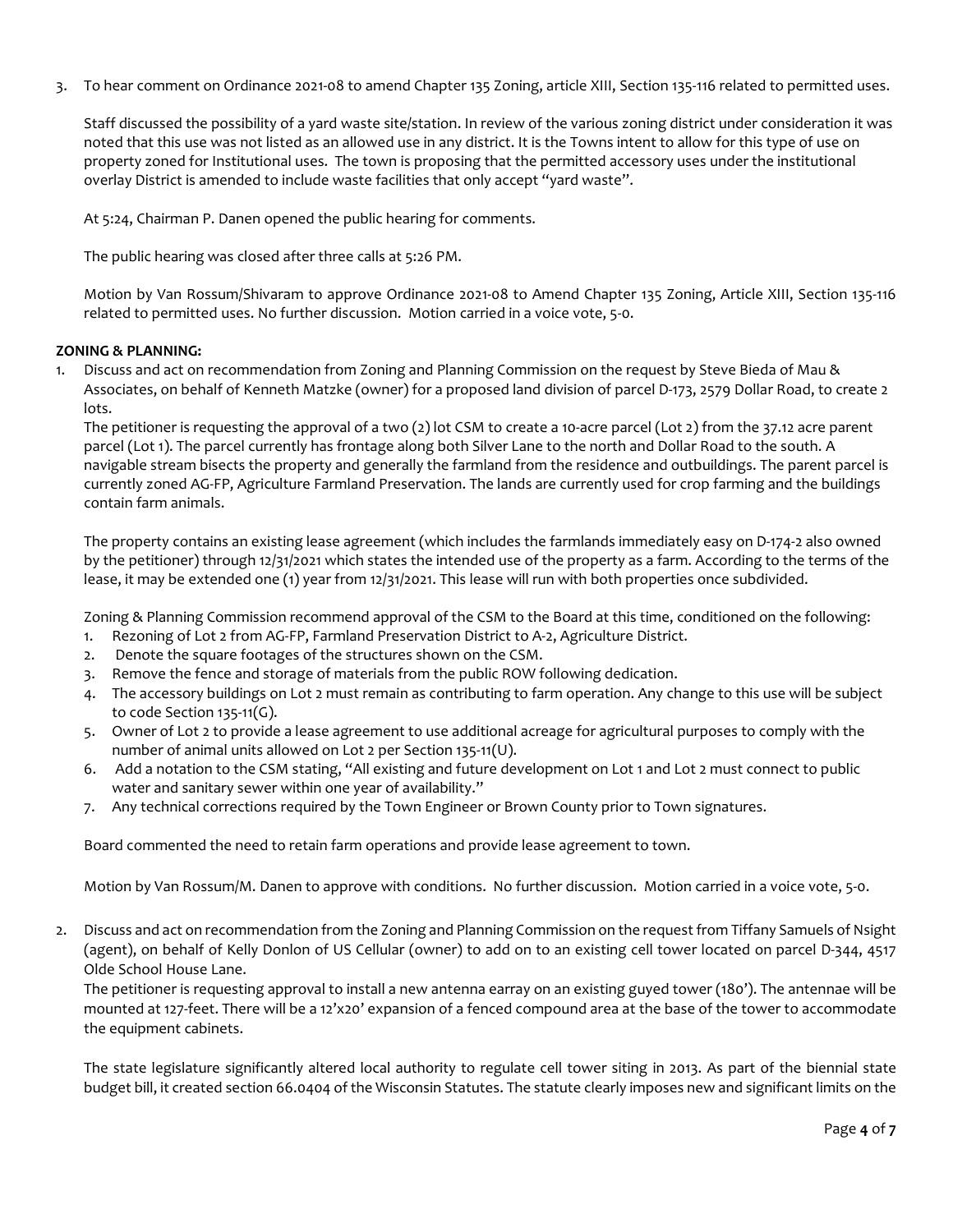manner and extent to which a community may use its zoning authority to regulate the siting and modification of mobile service (cell phone) facilities. As you recall, we updated the Town zoning code (Article XXV) to comply with these regulations in February 2014.

New towers, and substantial modifications to existing towers, require a conditional use permit approval in the Town. A Class 1 or Class 2 Co-Location only require BSO approval by the ZPC and Board.

A Class 1 Co-Location is placement of a new mobile service facility on an existing support structure such that the owner of the facility does not need to construct a freestanding support structure for the facility but does need to engage in substantial modification.

A Class 2 Co-Location is the placement of antennae on an existing support structure such that the owner of the facility does not need to construct a freestanding support structure for the facility or engage in substantial modification.

Zoning & Planning Commission recommend the approval the Building Site and Operation Plan for a Class 2 Co-Location with the following conditions:

- 1. Site plan shall be revised to illustrate that equipment cabinets and the platform base are located a minimum of 25-feet from property lines.
- 2. Fence details shall be revised to clearly indicate the height of the proposed chain-link fence and barbed wire. Security fencing shall not exceed 8-feet in height

Motion by M. Danen/Matzke to Approve with the conditions from Zoning and Planning Commission. No further discussion. Motion carried in a voice vote, 5-0.

3. Discuss and act on recommendation from Zoning and Planning Commission on Project Plan and Territory Amendment No. 2 to Tax Incremental District No. 1.

Zoning and Planning Commission has adopted Amendment No. 2 to Tax Incremental District No. 1 by resolution on July 14, 2021 and subsequently recommend approval to the Town Board that it approve such territory and project plan amendment.

- 1. The boundaries of Tax Incremental District No. 1 Amendment No. 2 be as specified in the Project Plan.
- 2. Not less than 50-percent of the District by area is suitable for mixed-use development under Sec. 66.1105(2)(cm), Wis. Stats.
- 3. The District is declared to be a mixed-use district.
- 4. Newly-platted residential uses will not consist of more than 35-percent of the entire area of the real property within the TID, and residential development shall have a minimum density of three units per acre.
- 5. The equalized value of the taxable property of the District, plus the value increment of all existing districts does not exceed 12-percent of the total equalized value of taxable property within the Town.
- 6. The boundaries of TID No. 1 Amendment No. 2 will not include territory that was not within the boundary of the Town of Ledgeview on January 1, 2004, AND where less than 3 years have elapsed since the territory was annexed by the Town.
- 7. The percentage of territory within the District devoted to retail business at the end of the expenditure period will be approximately 40-percent.
- 8. The improvement of the area is likely to significantly enhance the real value of other properties in the area.
- 9. The project costs outlined in the Project Plan relate directly to promoting mixed-use development, and the economic benefits are sufficient to compensate for the cost.
- 10. The Project Plan of the District is feasible and promotes orderly development in the Town in conformity with the Comprehensive Plan

Motion by P. Danen/M. Danen to approve recommendation. No further discussion. Motion carried in a voice vote, 5-0.

**OLD BUSINESS:** None.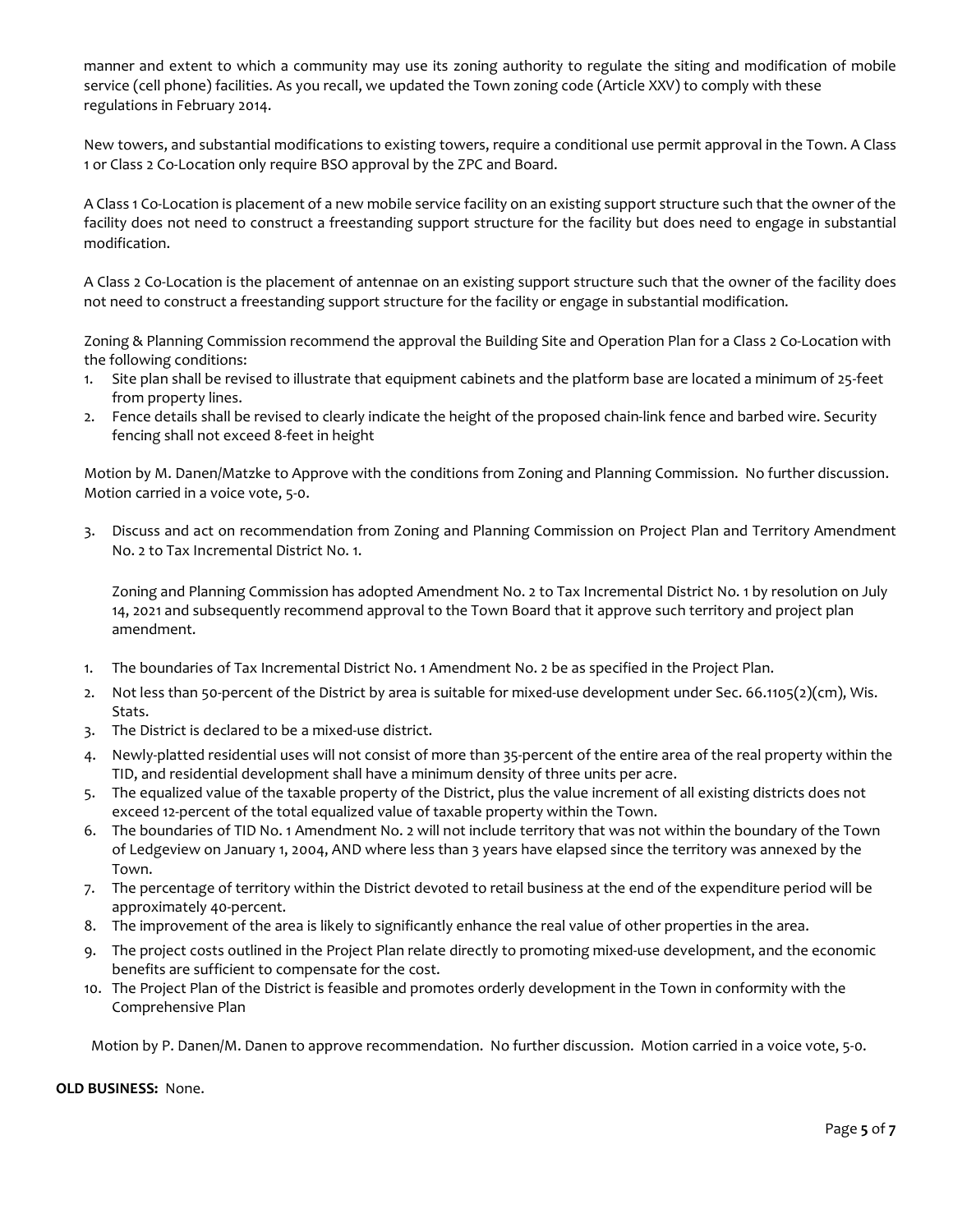## **NEW BUSINESS:**

Confirm Town Chair Committee Appointment: Length of Service Award Committee

In accordance with Chapter 2 of the Ledgeview Code, the Town Chair appoints members to the Service Award Program Committee, which are confirmed by the Board to serve a two-year term. The position currently held by Brady Piontek has been vacated and a former member of the SAP has asked to be re-appointed in Mr. Piontek's place and to fill the remainder of the term. Therefore, the Town Chair appoints the following: Mark Nemetz, Citizen Member

Motion by M. Danen/Shivaram to approve recommendation. No further discussion. Motion carried in a voice vote, 5-0.

2. Recommendation from Public Works Department: Purchase of Vermeer BC1500 Chipper from the City of Green Bay. Staff is requesting to purchase a 2006 Vermeer Chipper BC1500 from the City of Green Bay. The purchase of a new chipper was placed in our CIP for year 2023 at a cost of \$45,000. Green Bay is offering Ledgeview an opportunity to purchase their used chipper for \$8,000. Staff is requesting an additional \$1500 from the sinking fund for minor repairs, paint and fixing rusting wheel wells.

Motion by Shivaram/M. Danen to Approve. No further discussion. Motion carried in a voice vote, 5-0.

3. Recommendation from Town Engineer to award contract to Turf Pros in the amount of \$120,600.00 for Beau Rivage and Fox River Court Pond Reconstruction, Contract A-2021.

Town Engineer explained that a Grant was obtained from the State for an amount of \$43,500.00. The balance of the project cost has been budgeted in the Fund 430 Stormwater Management Fund. Motion by Shivaram/M. Danen to Approve. No further discussion. Motion carried in a voice vote, 5-0.

### **COMMUNICATIONS:**

Staff recognized the Park and Recreation Department as July is Park and Recreation Month.

#### **ORDINANCES:**

- 1. Third and Final Reading:
	- a. Ordinance 2021-07: Create Chapter 72 Urban Forestry

Provided for the Town Board review and action is the complete proposed forestry ordinance as recommended by both the Park, Recreation, and Forestry Committee and Zoning and Planning Commission. Additionally, the Urban Forestry Specifications Manual (UFSM) was also provided. The manual will be approved with approval of the Urban Forestry Ordinance.

Staff recommends the approval of the ordinance.

Motion by Van Rossum/Shivaram to Approve Ordiance 2021-07 Creating Chapter 72- Urban Forrestry. No further discussion. Motion carried in a voice vote, 5-0

#### **REPORTS:**

### **Administrator:**

- Written report as submitted
- Finalizing Clerk position.
- New Water sub-committee due date of Aug. 23
- Firework ordinance possibility

#### **Planner:**

• Written report as submitted